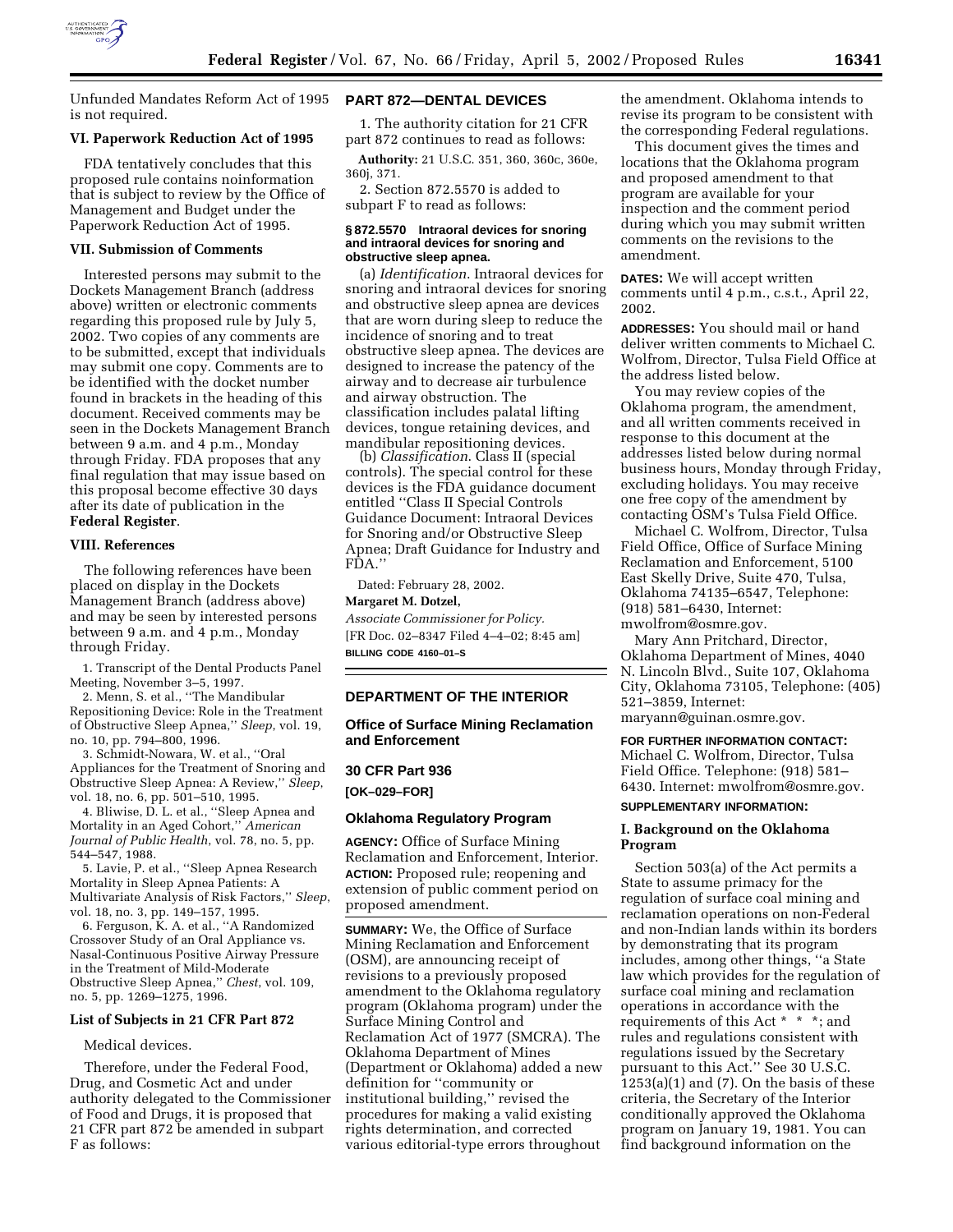Oklahoma program, including the Secretary's findings, the disposition of comments, and the conditions of approval of the Oklahoma program in the January 19, 1981, **Federal Register** (46 FR 4902). You can also find later actions concerning Oklahoma's program and program amendments at 30 CFR 936.15 and 936.16.

## **II. Description of the Proposed Amendment**

By letter dated November 20, 2001 (Administrative Record No. OK–988.02), Oklahoma sent us an amendment to its program under SMCRA and the Federal regulations at 30 CFR 732.17(b). Oklahoma sent the amendment in response to an August 23, 2000, letter (Administrative Record No. 988) that we sent to Oklahoma in accordance with 30 CFR 732.17(c).

We announced receipt of the proposed amendment in the December 21, 2001, **Federal Register** (66 FR 65858) and invited public comment on its adequacy. The public comment period ended January 22, 2002.

During our review of the amendment, we identified concerns relating to definitions at OAC 460:20–7–3, procedures at OAC 460:20–7–5, and various editorial errors. We notified Oklahoma of the concerns by letter dated December 13, 2001, and January 16, 2002 (Administrative Record Nos. OK–988.06 and OK–988.08). On February 21, 2002, Oklahoma sent us a revised amendment (Administrative Record No. OK–988.10).

Below is a summary of the revisions proposed by Oklahoma. The full text of the revised amendment is available for you to read at the locations listed above under **ADDRESSES**.

### *A. OAC 460:20–7–3 Definitions*

Oklahoma proposes the following new definition for ''community or institutional building'':

''Community or institutional building'' means any structure, other than a public building or an occupied dwelling, which is used primarily for meetings, gatherings, or functions of local civic organizations or other community groups; functions as an educational, cultural, historic, religious, scientific, correctional, mental-health, or physical-health care facility; or is used for public services, including, but not limited to, water supply, power generation, or sewage treatment.

## *B. OAC 460:20–7–5 Procedures*

1. At OAC 460:20–7–5(f)(1), Oklahoma proposes to remove the phrase ''or eligible for listing'' from the first sentence.

2. At OAC 460:20–7–5(h)(2)(C), Oklahoma proposes to replace the originally proposed provision with the following new provision:

(C) If the information that the Department requests under Paragraph (h)(2)(A) of this Section is not provided within the time specified or as subsequently extended, the Department shall issue a determination that the applicant has not demonstrated valid existing rights, as provided in Paragraph (h)(6)(C) of this Section.

3. At OAC 460:20–7–5(h)(7), Oklahoma proposes to replace the originally proposed provision with the following new provision:

(7) The Department shall make a copy of the request subject to notice and comment under Subsection (h)(3) of this Section available to the public in the same manner as the Department makes permit applications available to the public under Section 460:20– 15–5(d) of this Chapter. In addition, the Department shall make records associated with that request, and any subsequent determination under Subsection (h)(6) of this Section, available to the public in accordance with the requirements and procedures of Section 460:20–57–7 of this Chapter.

## *C. Editorial Corrections*

Oklahoma proposes to correct typographical errors and citation references in OAC 460:20–7–3, 460:20– 7–4, and 460:20–7–5.

#### **III. Public Comment Procedures**

We are reopening the comment period on the proposed Oklahoma program amendment to provide the public an opportunity to reconsider the adequacy of the proposed amendment in light of the additional materials submitted. In accordance with the provisions of 30 CFR 732.17(h), we are seeking comments on whether the proposed amendment satisfies the applicable program approval criteria of 30 CFR 732.15. If we approve the amendment, it will become part of the Oklahoma program.

*Written Comments:* If you submit written or electronic comments on the proposed rule during the 15-day comment period, they should be specific, should be confined to issues pertinent to the notice, and should explain the reason for your recommendation(s). We may not be able to consider or include in the Administrative Record comments delivered to an address other than the one listed above (see **ADDRESSES**).

*Electronic Comments:* Please submit Internet comments as an ASCII or Word file avoiding the use of special characters and any form of encryption. Please also include ''Attn: OK–029– FOR'' and your name and return address in your Internet message. If you do not receive a confirmation that we have

received your Internet message, contact the Tulsa Field Office at (918) 581– 6430.

*Availability of Comments:* Our practice is to make comments, including names and home addresses of respondents, available for public review during regular business hours at OSM's Tulsa Field Office (see **ADDRESSES**). Individual respondents may request that we withhold their home address from the administrative record, which we will honor to the extent allowable by law. There also may be circumstances in which we would withhold from the administrative record a respondent's identity, as allowable by law. If you wish us to withhold your name and/or address, you must state this prominently at the beginning of your comment. However, we will not consider anonymous comments. We will make all submissions from organizations or businesses, and from individuals identifying themselves as representatives or officials of organizations or businesses, available for public inspection in their entirety.

#### **IV. Procedural Determinations**

## *Executive Order 12630—Takings*

In this rule, the State is adopting valid existing rights standards that are similar to the standards in the Federal definition at 30 CFR 761.5. Therefore, this rule has the same takings implications as the Federal valid existing rights rule. The takings implications assessment for the Federal valid existing rights rule appears in Part XXIX.E of the preamble to that rule. See 64 FR 70766, 70822–27, December 17, 1999.

### *Executive Order 12866—Regulatory Planning and Review*

This rule is exempted from review by the Office of Management and Budget under Executive Order 12866.

## *Executive Order 12988—Civil Justice Reform*

The Department of the Interior has conducted the reviews required by section 3 of Executive Order 12988 and has determined that this rule meets the applicable standards of subsections (a) and (b) of that section. However, these standards are not applicable to the actual language of State regulatory programs and program amendments because each program is drafted and promulgated by a specific State, not by OSM. Under sections 503 and 505 of SMCRA (30 U.S.C. 1253 and 1255) and the Federal regulations at 30 CFR 730.11, 732.15, and 732.17(h)(10), decisions on proposed State regulatory